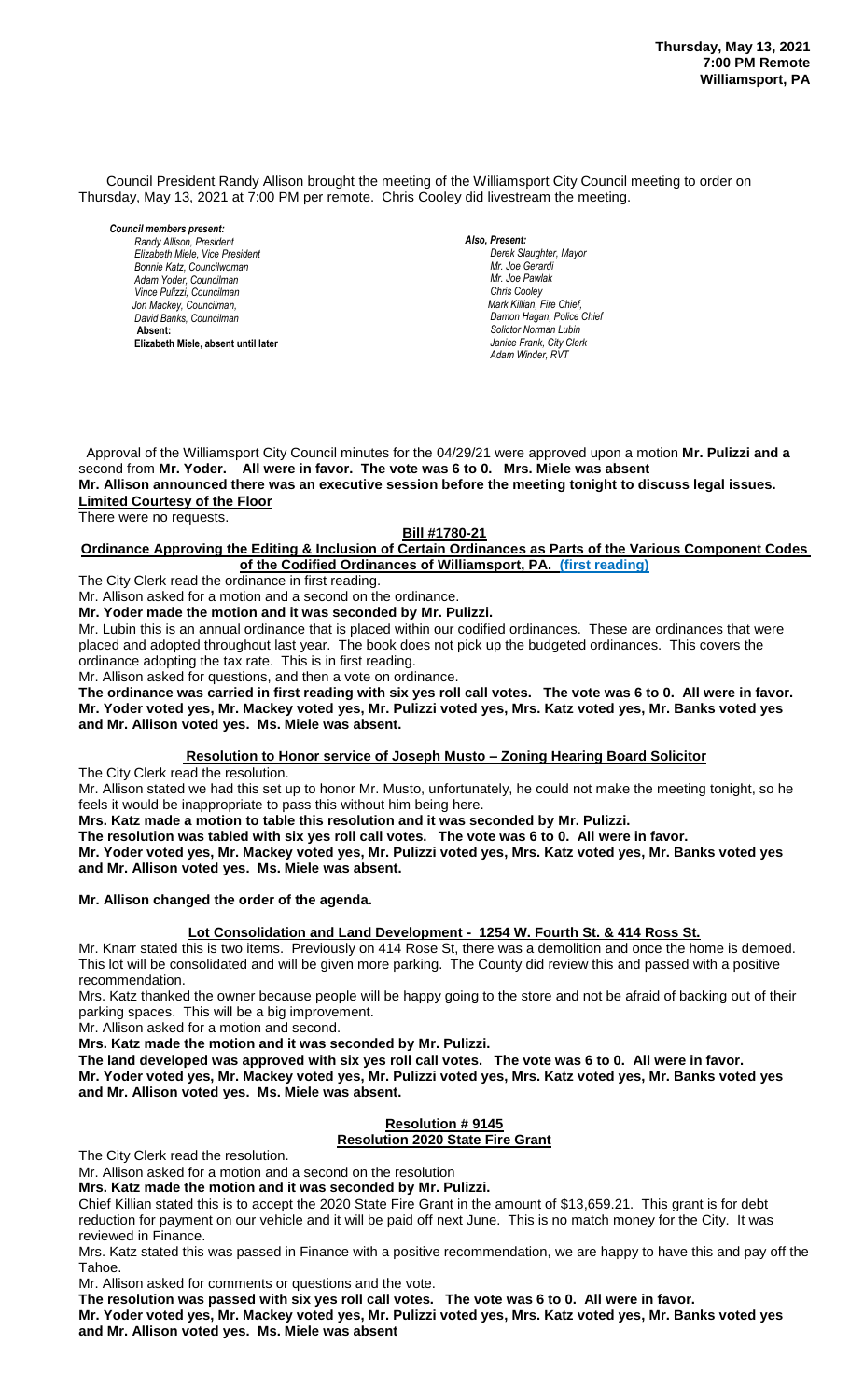#### **Resolution Awarding the Construction Services for Lycoming Creek Scour Repair – Elm Park Project to Earthwork Services, LLC**

The City Clerk read the resolution.

Mr. Allison asked for a motion and a second on the resolution

**Mrs. Katz made the motion and it was seconded by Mr. Pulizzi.**

Mr. Sander stated this resolution is awarded to Earthwork Services who came in as the lowest bidder. This is for construction repair and work in the amount of \$36,941.67. They are from Danville, PA. There were 18 bidders. This is to build a causeway across Lycoming Creek from the West to the East to replace rockway that washed away. This was reviewed in Finance.

Mrs. Katz stated this was viewed in Finance and passed with a positive recommendation. We did discuss how the rocks will be pulled out, this is a levee problem and that is the fund it will be coming from. It was interesting the different prices and bids we received. This should be started when the creek goes down, maybe July or August. Mr. Sander stated the project will take three or four days.

Mr. Allison asked for a vote on the resolution.

**The resolution was approved with five yes roll call votes. The vote was 5 to 0. One abstained.**

**Mr. Yoder abstained, Mr. Mackey voted yes, Mr. Pulizzi voted yes, Mrs. Katz voted yes, Mr. Banks voted yes and Mr. Allison voted yes. Ms. Miele was absent**

## **Resolution #9147**

## **Resolution to Approve CDBG-CV Health & Welfare Public Service Projects**

The City Clerk read the resolution.

Mr. Allison asked for a motion and a second on the resolution **Mrs. Katz made the motion and it was seconded by Mr. Pulizzi.**

 Mr. Memmi introudeced Chelesea Blair back into the City. This is to approve two projects and the funds are from the COVID 19 CARES act through HUD. These are two public service projects drawn down. The first is for the Williamsport Vacination program in the amount of \$49, 985.00. This is a public health service provided through River Valley Health and Dental. They will educate the public through advertising, etc. in addition to developing the campaign, STEP is assisting them. The second project is for the YMCA in the amount of \$40,000 for renovations. These reneovations will assist abused children and battered spouces. This will help in outdoor play areas and the kitchen will be explanded to meet guidelines. This was reviewed in Finance.

 Mrs.. Katz stated it was reviewed in Finance and passed with a positive reccommednation. Mr. Memmi gave a good explanation of what this is all about. She asked about the percentage of people vaccinated in the area. Mr. Memmi still he didn't know the answer and we are trying to get to low income people and help them to understand how important this vaccine is to people. She is hoping we have a city that is fully vaccinated so we can get to normal.

 Mayor Slaughter stated they are looking to do some mobile units as well as UPMC, to the homes and HIghrises. Mr. Allison asked when does this start as Mr. Memmi replied as soon as this is approved. Mr. Allison stated this is well timed considering Pennsylvania will be opened.

Mr. Allison asked for comments or questions.

**The resolution was approved with six yes roll call votes. The vote was 6 to 0. All were in favor. Mr. Yoder voted yes, Mr. Mackey voted yes, Mr. Pulizzi voted yes, Mrs. Katz voted yes, Mr. Banks voted yes and Mr. Allison voted yes. Ms. Miele was absent**

## **Resolution #9148**

## **Resolution to Approve a CARES Act Amendment to the 2019 Annual Action Plan**

The City Clerk read the resolution.

Mr. Allison asked for a motion and a second on the resolution

**Mr. Yoder made the motion and it was seconded by Mr. Yoder**

 Mr. Memmi stated this is to amend the 2019 Annual Action Plan. It is a requirement by HUD to accept a third round of funds in the amount of \$228,630.00 and are for services….economic sustablility, ……

 Mrs. Katz stated this was reviewed in Finance and was sent with a positive reccommendations. We are happy to be able to receive these funds.

Mr. Allison stated, this is a great thing and asked for a vote.

**The resolution was approved with six yes roll call votes. The vote was 6 to 0. All were in favor.**

**Mr. Yoder voted yes, Mr. Mackey voted yes, Mr. Pulizzi voted yes, Mrs. Katz voted yes, Mr. Banks voted yes and Mr. Allison voted yes. Ms. Miele was absent**

### **Resolution #9149 Resolution to Approve a CDBG- CV3 Project**

The City Clerk read the resolution.

Mr. Allison asked for a motion and a second on the resolution

**Mr. Yoder made the motion and it was seconded by Mr. Pulizzi.**

 Mr. Memmi stated this is the third item, these funds are from the COVID act for the third round….These funds are allocated through the Covid 19 Cares act through US Housing and Urban Development. It is for Williamsport economic sustainability and recovery project in the amount of \$228,006. This will also make the community as a whole more resilent to future pandemics. This multii-phase project design and development is based on functionality and efficiencies of all community sectors and it does include the work being completed by E Consult solutions. The second amount will be project implenmentation and construction based on phase one and this project will orrect any inefficiencies and will result in the community as a whole being more resilient.

 Mrs. Katz stated this was reviewed by Finance and forwarded with a positive recommendation. We are thankful all this money will help our community get back to normal. Mr. Memmis has done a terrific job explaining where these funds are going to be allocated.

Mr. Allison asked for a vote on the resolution.

**The resolution was approved with six yes roll call votes. The vote was 6 to 0. All were in favor.**

**Mr. Yoder voted yes, Mr. Mackey voted yes, Mr. Pulizzi voted yes, Mrs. Katz voted yes, Mr. Banks voted yes and Mr. Allison voted yes. Ms. Miele was absent**

## **Resolution #9144**

**Resolution to Approve the Fiscal Year 2021 Annual Action Plan for the Community Development Block Grant & HOME Investment Partnerships Programs**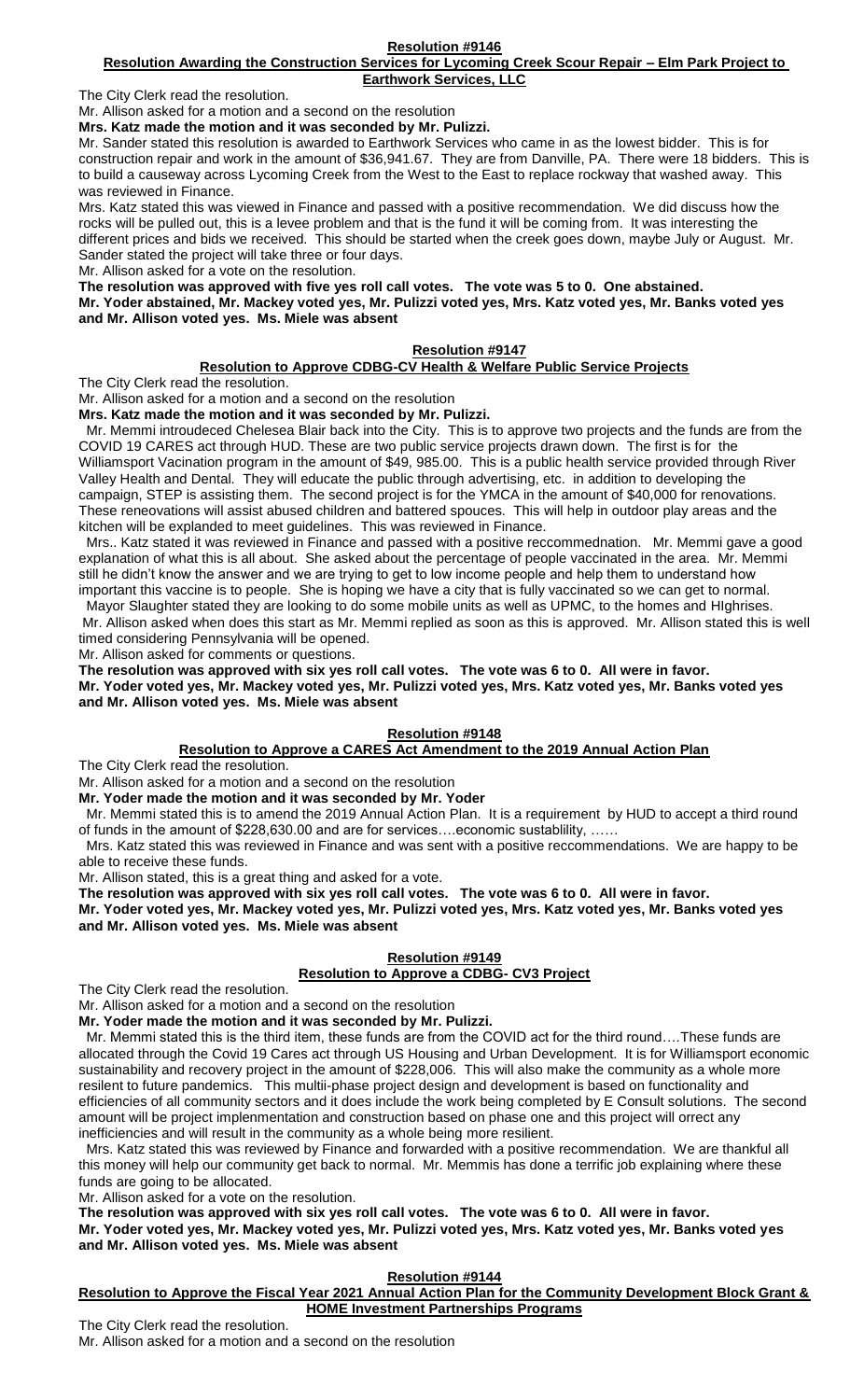#### **Mrs. Katz made the motion and it was seconded by Mr. Yoder.**

 Mr. Memmi stated This is to approve our annual action plan for the City of Williamsport to receive federal funding for affordable Housing and Community Development initatives, benefiting primarily low and moderate income persons. This planning and application requirements for the US Department of Housing and Urban Development. It is consistent with the priorities and goals set forth under Fiscal Year 2022 and year 2024 Consolidated Plan. The allocation for 2021 is under the CDBG program. This was reviewed by Finance.

 Mrs. Katz stated this was reviewed by Finance and passed to the full body of Council with a positive recommendation. She stated the latest survey said our population was 28,108 which is a bit better then what was in the documentation. She stated that we need to keep our population count up in order to receive funds She asked about the public hearings.

 Mr. Memmi stated we had public hearings through zoom and we did have a document on the table and it was out in the library and our offices. There were no comments. It was also presented to Council during the budget season. Mr. Allison asked for a vote on the resolution.

**The resolution was approved with six yes roll call votes. The vote was 6 to 0. All were in favor. Mr. Yoder voted yes, Mr. Mackey voted yes, Mr. Pulizzi voted yes, Mrs. Katz voted yes, Mr. Banks voted yes and Mr. Allison voted yes. Ms. Miele was absent**

## C**ertificates of Appropriateness - HARB - Ms. Rhonda Jennings will speak before voting**

Item 4. Rhonda Jennings

321-323-325 Locust Street

ITEM DENIED FROM HARB BOARD

 Mr. Allison stated that Mrs. Jennings is appealing to Council on the denial from the HARB. He asked that she speak on the subject. Shie is appealing on the windows.

 Ms. Jennings stated she appreciated the time to get to speak and stated she is sorry we could not meet with her in person. She felt that she could explain more in person. A couple of weeks ago, she had a meeting with the Historical Board to replace windows at 321-323-325 Locust St. She inherited this property through a divorce and it has been a problem property for the City for many years. She inherited it with some really bad tenants and everyone knows that Landlords always get the blame, tenants have rights and landlords just can't kick them out so she followed the law and did the best that she could and she now has managed to get some pretty decent people in there and is now trying to cleam up the building. She has been fixing things and repairing things and she wants to put new windows in this building. The middle unit is 323 Locust St has new windows in it, there were in there when she got the bldg.. Some of the windows are missing. They are just boards, they are boarded up. So she went through the proper way, HARB to get windows, to put in white vynal windows, because that is what she could afford. That meeting was a disaster. They wouldn't even let me speak. They gave me three minutes before I was shut down. They were most concerned about the big black man that sits on the porch, I have no idea what the man was talking about. They were also concerned about my blinds that my tenant currently has hanging in the windows, so needless to say…it went nowhere..They denied my request, my one tenant who lives at 325 Locust, has a window that is busted. It is completely cracked through the middle, they won't even let me fix that window for her, it is boarded up, they won't let me replace the window, it just was…the only thing they wanted to dicuss is that I fix the rotten windows, which I am not going to do because I can't afford to do that. So, I am appealing to you guys to please let me do what I want to do and what I can afford to do. I drove down Third St, Fourth St and took pictures of 20 historic properties that line those streets that have these windows already that I want to put in the property that is on Locust St. So I just don't understand the irregularities in what happens here. They claim that they were put in illegally, but that is not the case. So I am asking permission to put them in my property so I can clean it up and keep decent tentants in there. I've been fixing things repairing things. And I want to put new windows. In this building the middle unit, which is 323 that has allready has new windows in it. I did not put them in. I don't know who put them in. They were in there when I got the building. I think 325 has one or two new windows, which again I did not put in. Some of the windows are missing. They're just boards in the attic. That looks horrible. Not even there. They're just boarded up.. . . It's final, you know, replacement window like I said, that was put in there before I got the property. Again, I am asking you to please let me put windows in my properties like and clean it up so I can keep decent tenants in there so I can keep, you know, crime from happening there so I can do the best I can is the landlord. That's pretty much all I have to say. Okay.

 Mr. Allison stated Thank you, We have Mary Rucinski on my phone in case Council has any questions? Yes. Mary. Thank you. . And Councilwoman Miele has been able to join us as well.

 Ms. Miele Hi, Randy. How you guys doing? Sorry. I missed all the excitement and everybody did a really good job. and carried the load. I did have a handful of comments and questions. Ms Jennings. So when you say that that HARB did not give you permission to do the windows, did you receive permission from HARB to do other work on your building? Yes. What work was that ?

 Ms. Jennings answered I received a grant from the City for putting a new roof on I received a grant through the city, so I got permission to do that through them. And yes to replace the railing that was busted.

Ms. Miele So,you went to them with three items and of those three items were approved without question.

 Ms. Jennings stated I didn't go to them, Actually Mary went to them and got the approval through this grant that I applied. For So I never went to them except for the windows.

Ms. Miele Okay , Mary, Is that an accurate statement?

.

 Ms. Rucinski Sorry Yeah, Okay. Yeah, her request was on two separate occasions and because it was a city program under PHARE and with Covid I offered to take responsibility to present it to the board. So Miss Jennings wouldn't have to come to the meeting.

 Ms. Miele stated Great That was very kind of you and HARB that you took the time on the spending and Miss Jennings did not have to attend the meeting, but but still to seek approval for those items. That's excellent, eh? So what I'm hearing is that is that it sounds so HARB has been fairly understanding in this case so far. They were willing to allow an applicant to proceed with work without actually appearing before them to explain the work on two different items, and they maybe had some concerns about vinyl windows in the property. Miss Jennings were you asked if there were any other kinds of windows that might have been effective, they might have accepted as a substitute for the ones that you collected. ?

Ms. Jennings answered I'm sorry, Miss Miele, HARB didn't give me a chance because they were more concerned about making inappropriate comments to me, really rather than discussing wndows. No, no, We shouldn't go that far. I recorded the meeting. So maybe you could listen to the recording instead of humiliating me.

 Ms. Miele replied she'd be happy to Ms. Jennings, just send her the file. so Ms. Jennings so you went to them.., my question for you, I guess is I've had conversations with a handful of members of HARB where at the meeting when you went before them, and they have all indicated that they have in the past, and they would that they would be more than willing in this case to try to reach a compromise with you.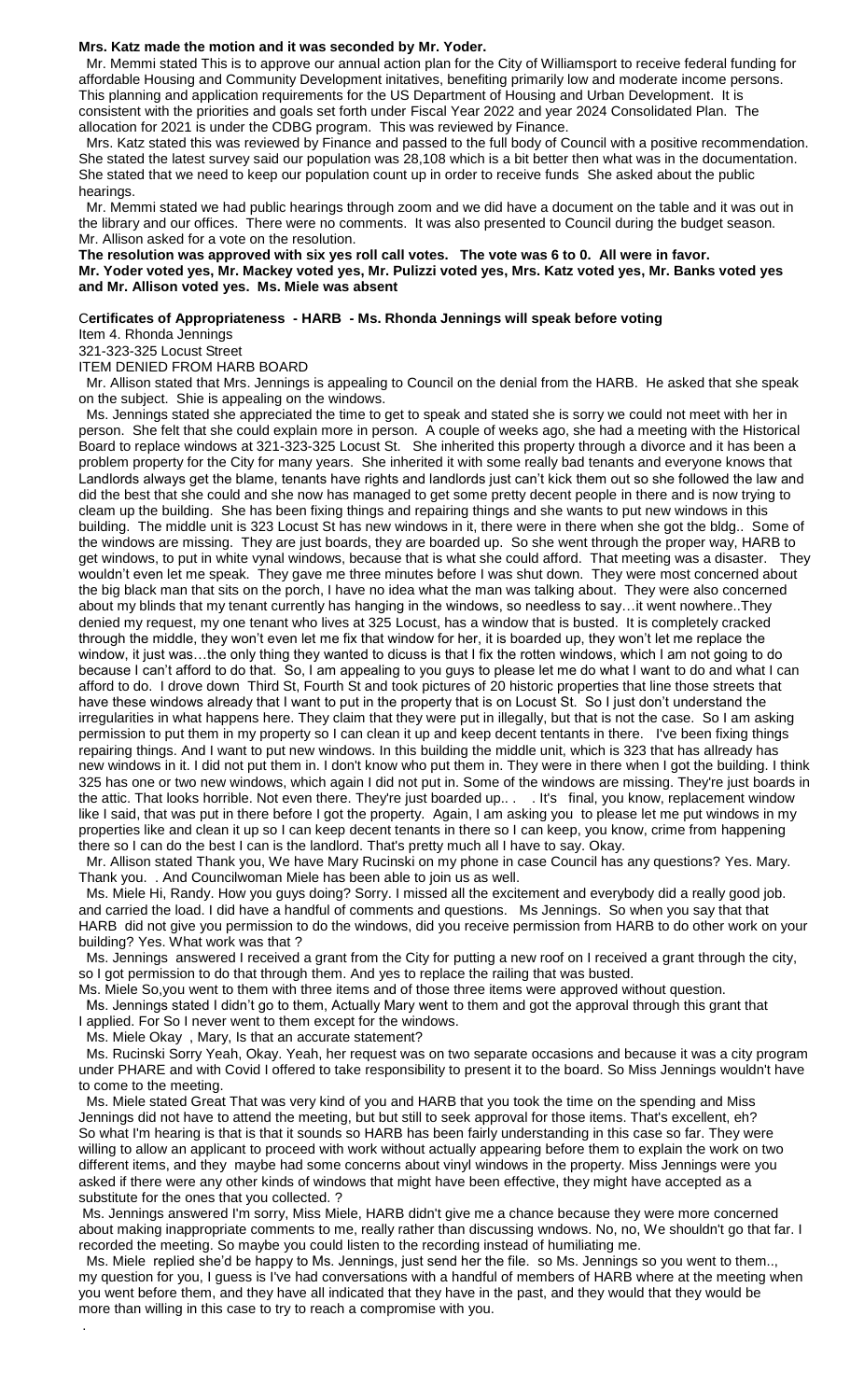So my questions for you is you have in the past, and the HARB Board would be more than willing to reach a compromise with you oftentimes there is a give and take in the process.

 Ms. Jennings stated Their only comment to me was to fix the rotten window, , The gentleman specifically and clearly said, and you can hear him clearly on the recording. You will not remove those windows underneath the roof.. They will not be replaced, so I didn't get any spirit of compromise from them at all. Ms. Miele Yeah, well, that said Ms. Jennings.

Ms. Jennings said he said you will take those windows out, That's what he said.

Ms. Miele stated I apologize if they gave you that impression, but I did speak as I said to three of the 4 or 5 members who were present and they all assured me that they were interested in achieving a compromise on this issue. And encourage me to tell you.

 Ms. Jennings asked why didn't they let me speak at the meeting and. Why did they waste my time and make me come to the Council ? . And I mean, I don't understand if that's the route that you're supposed to go to I don't understand why it had to happen the way that it did instead of me having to come here, waste these people time waste my time. I mean, it didn't have to go this way.

 Ms. Miele stated Well that that's good. I'm glad that you feel that way because I think there is an excellent opportunity for you to return to the HARB Board and speak to them in more depth about your request, and look,

 Ms. Jennings stated I want to put in the vinyl windows that the 20 other properties going down 3rd and 4th street have. I don't want to replace rotten wood windows. I don't want to do that. So if that's well, what the HARB Board said Ms. Miele Is that what you told them? Because perhaps that's why you got the impression they weren't willing to

come back.

Ms. Jennings replied That's What I'm saying now, and that's why I came to the council.

 Ms. Miele said Okay. Well in the spirit of compromise, I would ask that you return to the HARB Board because HARB is really all our final Arbiter, council has only contradicted the recommendation of the HARB Board once or perhaps twice in the entire existence of HARB. And in all of those cases, the applicant and hard have achieved many points of compromise.

 Ms. Jennings Well, I Know that Council has contradicted it in the Vine Avenue case with the developer there who was doing window

Ms. Miele answered we did. We did contradict him on two occasions. I believe.

 Ms. Jennings said Okay. Why don't those occasions, huh? I'm here now. So I'd like to continue with this and I'm asking City City Council to please go with my recommendation of replacing these windows. As I stated, several of them are missing. They are boarded up wooden windows , some of them are rotted out so bad that the frames are sitting on the side of the house. I don't even know how those would be fixed. . So I don't I'm not. I'm not at this jtime willing to do any kind of compromise with the HARB Board. I feel like that man insulted me. He is a racist, sexist, indignant gentleman that I do not wish to have any dealings with again and that's how I feel, And I can defer this meeting and we can wait until I can have it in public, and I can bring the community that he offended and we can discuss it then.

 Ms. Miele answered That is completely up to you Ms. Jennings, my request to the other members of City Council and, um, I'm not sure we have Norm or Austin White on ? Norm, would the proper procedure of Council be to ask Miss Jennings to go back to the HARB Board, or would be able to table this item and asked her ?

 Mr. Lubin answered since we are anappeal body on this issue, you can just remanded back to HARB board for a new hearing with directions that they please listen to , Mrs Jennings regarding the appropriate, report that are necessary taking into consideration how other properties are being treated.

 Ms. Miele I think that that sounds like what I would request that other members of council consider on discussions with the members of HARB, I'm under the impression that Miss Jennings, I'm sure Miss Jennings was absolutely polite in her interactions with the HARB Board at every juncture that perhaps she she didn't really bring a spirit of compromise to the meeting and I think that it is very important, Miss Jennings that you understand that. A Board like HARB performs legal function for the City of Williamsport well while you can, of course, come to council and then you can appeal it beyond City Council's HARB board. HARB is not the first step there really the arbiter. For these items. City Council follows their recommendation because they know what they're talking about. I mean respect our Boards.

 Ms. Jennings asked Mr Allison if She (Ms. Miele) is the one making the decision here because I'm so confused about why I even came to the council. Why can't I didn't cause she's saying that I didn't come to the HARB Board with the spirit of compromise. I came to the HARB Board because I was told that that's what I needed to do to get permission and a property that I pay taxes on to put windows in for my tenants. Now she's saying, I need to go back to that board, which nothing. Nothing's going to come out of that meeting, because that man is insulted me. I did nothing in that meeting. Perhaps you all should listen to that recording. I hardly got a chance to speak. Oh, I couldn't even have a spirit of compromise because he shut the whole thing down.

 Mr. Allison stated Well, I understand your frustration, having himself not been there. I can't comment on that . But. I am intrigued by the idea that and I want to ask Mary are there styles of vinyl windows that do meet historical standard. ?

 Ms. Rucinski answered There actually are some that are better than others. And uh, some that may be recommended If a particularly if they're on secondary locations I did not get the impression that there was any possibility of Harb approving replacement of existing vinyl windows on the property. It was the whole every window that was being requested, and nothing less than that.

 Mr. Allison So, um. So as far as the material itself the windows itself f It sounds like there is some room for compromise, Miss Jennings. When you say you don't want to replace the windows that are there, are you saying that. Are you saying that HARB was asking you to replace those wooden windows with new wooden windows? Is that what you were saying?

 Ms. Jennings answered Yes he was saying that I needed to look into fixing the wooden windows that were there because he didn't think that they were in that bad of condition. However he was not inside my tenants home. Oh they have to cover the windows with plastic in the winter. Because the gap and the cold air that comes in so for him to make a statement like that he doesn't know how bad the windows are.

 Ms. Rucinski stated But he did offer to come down, he asked you for permission to come down and look at the windows because it's difficult to see what they're like from the …

 Ms. Jennings stated they didn't ask me for permission for that. I recorded that entire meeting on a video recording on the on my phone. They never once asked me for permission for that, Never Once

 Ms. Rucinski stated he did Ms. Jennings answered, Okay well, we can all sit together and listen because he did not. The only he never asked me that. Never. That was never asked me, so I guess we were in different meetings because that was never I. Ms. Rucinski stated by then you were going out the door so well,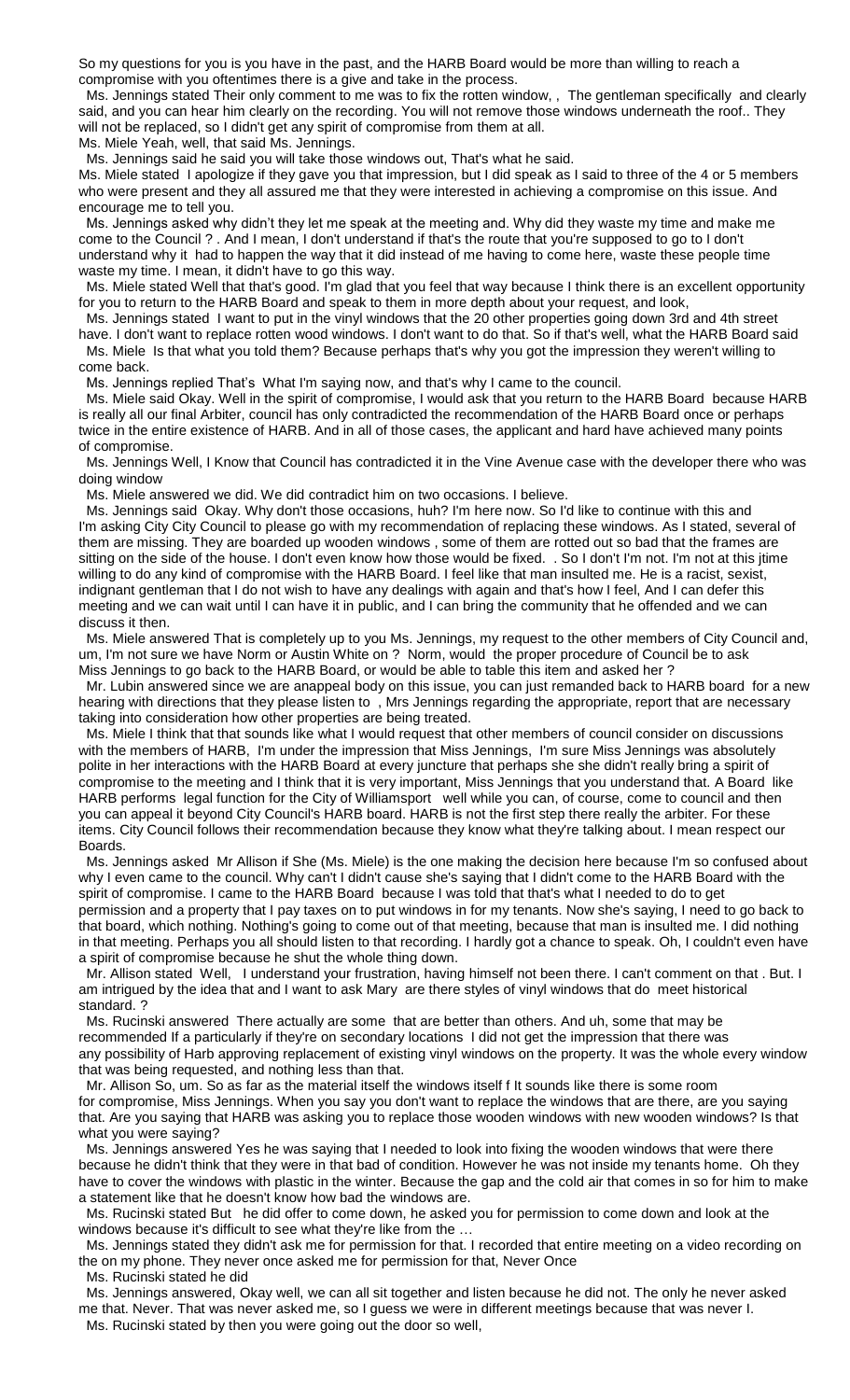Ms. Jennings stated if I was going out the door, I certainly didn't hear him asked me that. I heard him tell me about the big black man that sells drugs with Vietnam hat that sat on my porch that he couldn't understand. That why he didn't get arrested.

 Mr. Allison Was something said or not ? Apparently there is room for compromise on the windows. From what we heard tonight, way would you be willing to go back? Under those circumstances.

Ms. Jennings, To the same people to that same man ?

 Mr. Allison answered. Well it would be the same. Yes the same HARB board. I mean, I would. Be willing to offer to come to be present at that meeting as an observer. If we could just ready.

Ms. Miele stated I would be happy to attend as well.

Ms. Jennings I have another question. How do all these other properties have all of the same windows that I want? How do they get approval for these windows? Can anybody answer that question?

 Mr. Allison Were they now I did receive we received the list of the. Freedom of information request you had. Um are they on that list? The ones you're referencing.

Ms. Jennings Many of them are, Yeah.

Mr. Allison Okay, because there was only a couple. I saw that window, but it was a lot to sort though.

Ms. Jennings even if there's just one. I mean, how does one get approved and then one does not.

 Mr. Allison Well Possibly that window is one of the compromise type windows. And, you know, make look to you like a normal vinyl windows, but it may be one of those options

 Ms. Miele. If I can interject, the HARB Board actually is in the best position to be able to answer that question because they're familiar with the decisions that they passed.

 Ms. Jennings I tried to ask him that question at the meeting. I brought the pictures. They wouldn't even look at them. They wouldn't. They refused, So he got mad, he said. I get mad when people show me those pictures. You have no idea That's not your business. That's what he told me. No, I don't understand. Like I. Did. That board is supposed to be for the public to utilize, but when I try to utilize it. I look like the bad person and I don't understand that.

 Ms. Miele All right, Miss Jennings. I don't think anyone's accusing you of being a bad person. I think what we're saying is, there may have been a miscommunication and there is definitely an opportunity for compromise with park. Ms.Jennings said lack of communication was not on my part. I went there with all the information trying to ask the right questions, and I was completely dismissed. And then it was information that wasn't my business. The pictures weren't looked out. They wouldn't explain anything to me. So this was my other avenue.

 Mr. Allison Okay, And we're at that point, And at this point we can't change or verify what was or was not done at that point since nobody on council was at that meeting, but we're offering a couple Council people to be there and, as many is would like to make it could come. If you would go back and. Just start the conversation over and talk about the possible compromises that may be workable for you. Good. Would you be willing to do that?

 Ms. Jennings I'm not going to do that. It's the only option they're giving me is the wooden windows. So if that's what the options are than my answer is no. If they were going to talk to me about other options, then yes.

 Ms. Miele stated and I believe. Already I believe I just heard Mary say that there are other replacement window options that should be available.

 Ms. Rucinski And that was asked if she Miss Jennings was asked if she had checked into the cost for other windows, such as a clad aluminum windows. Which have a smaller frame that would fit better into that type of property or if she had checked with anybody not to repair them all but to, maybe repair the windows on the most visible sides. Two sides of the building. How much would it cost? Fix those. And as she hadn't Harb had nothing to go by to say whether the cost for reasonable or whether it was too much, and also sometimes it helps when the window supplier can provide information and a sample of what the window looks like. So you can really see. Is that a window with a big, clunky frame and lots of channels in it? That will really look odd Or is it a thinner window that will fit better and has been designed specifically for this type of property. We had one window. That was it.

 Ms. Miele Thank you, Mary. What I can't overestimate for you how much we will miss your expertise when it is not Mary has has been someone who selflessly toiled for the city as part of the historic review process, and she is invaluable. Thank you so much. But it sounds to me, Councilman Alison and Miss Jennings is, though there. There might be some options to be considered, Randy. I'm sorry that I sold the floor from you. Please feel free.

 Mr. Allison No you're just you're reiterating. what I said earlier, so. You know, we're just back to the point. Would you be willing to go back not to discuss . Well, you know, discuss some of the options, Miss Jennings ?

 Mr. Yoder. . First off, Miss Jennings. Thanks for joining us. I would like to hear that recording. Ms. Jennings can I ask who you are, sir, I'm sorry. When I was at the HARB meeting. I got no one's name. So I

would like to know who I'm speaking to.

 Mr. Yoder answered My name's Adam Yoder. I'm one of the seven members of City Council. Um. Thanks for joining us number one , and number two. I would be interested in hearing that recording. So if you would be so kind as to send that to the City Clerk. Thank you very much. I I've been listening to the conversation. I've been listening to both sides of this, . As as bureaucratic is this, maybe, I would kindly ask you to go back and work with the hardbboard to see if there are some other options. It sounds like there are and I would specifically ask the HARB board to make sure that we are offering some flexibility within this instance specifically here, you know, when you look at the property. I don't know a lot of the background, As a Council member with the historic district how the lines were drawn, ex cetera. Um I appreciate this. The city's history within the historic district, but I can't say what specifically is historic about this house. I think you can but at the same time, you know, we need to get these people some new window. So, , I hope that both parties can come together with an open mind and work together to come up with a solution that's amicable for everybody. Miss Jennings of would be so kind as to do that, . . You will have council leadership there. to listen in to make sure that I think that this goes well, I think that would be fantastic. And this would be much appreciated for me.

 Ms. Jennings Mr. Yoder I appreciate you try chiming in.. Thank you. You seem to be very nice man. And I appreciate that. It's funny because when this happened, I was so very upset when I left that meeting. When I called Mr Allison. He was such a nice man on the phone and when I spoke to the mayor, what a nice man too, and I got such a different tone from the two of them than I am getting tonight at this meeting. I don't know what happened. I think I have an idea What happened? . And now I'm just super pissed again. Like I just, I am just trying to get my tenants windows that they should have. And I sit here listening to this meeting while I'm waiting for my thing to come up on the agenda, and I hear you guys talk about funding and how you know you need numbers for this funding that our community needs and you know what in order to get these numbers, you need to have housing for these people. And you know you hit the nail on the head when you said that you don't know what's historical about Locust Street. There's nothing historical about Locust Street except a line on the map that somebody drew. This house was a dump. I mean, seriously, it was a dump, and I'm just trying to fix it up and make it affordable for people to live in, and they want to fight with me over windows and I just cannot get over it, And it's no wonder that people are moving out of the city in drones. Because this is just ridiculous. The bureaucracy that we have to go through for stuff. And I am just at my wit's end with that, and to ask me to swallow my pride and go back in front of that man who insulted me and then to say that you don't know that it happened. It happened. I mean, it happened and I'm not going to do it. So sorry, Mr Allison. I'm not going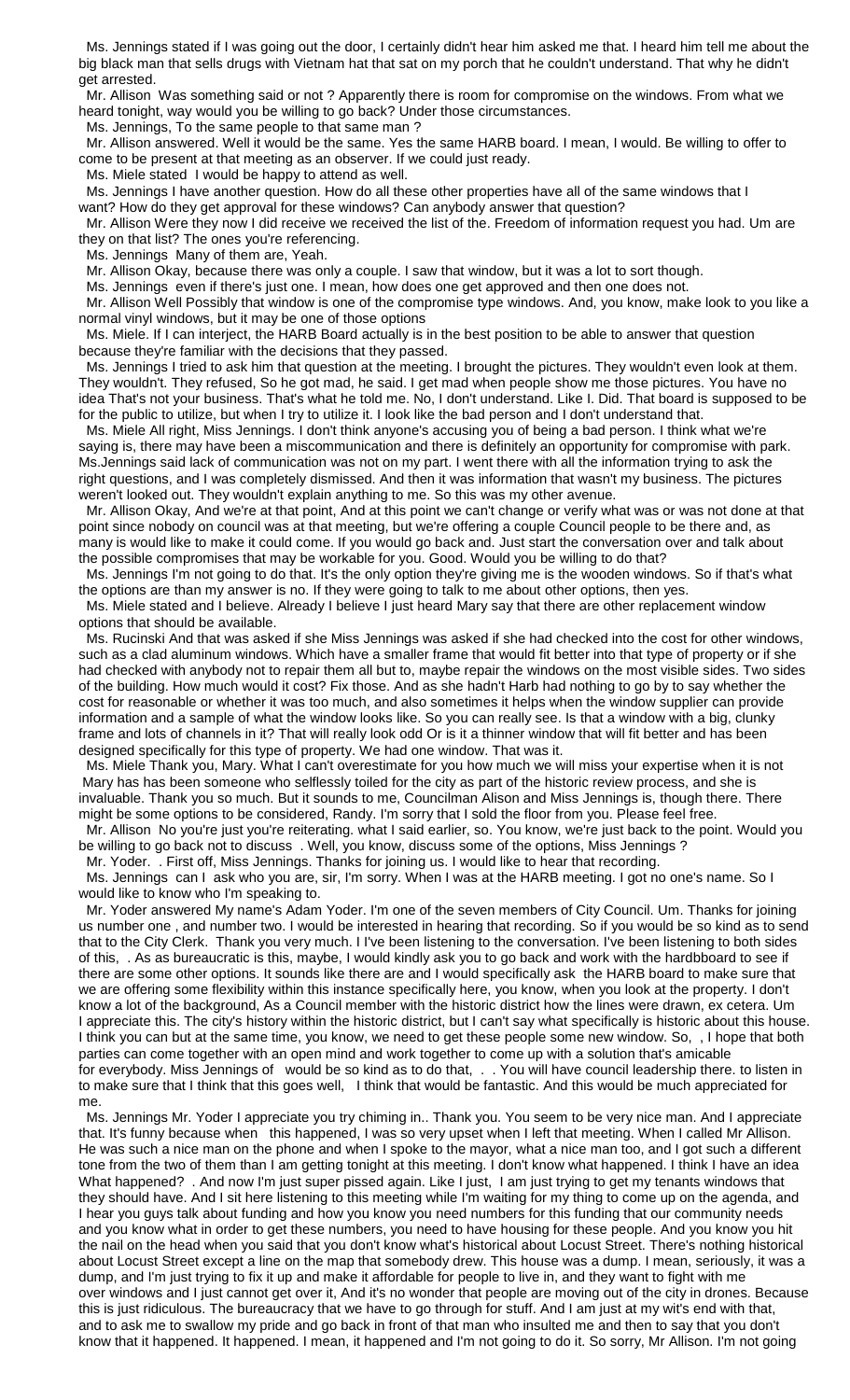to do it. I'm not going to do with Miss Miele there. I'm not going to do it with you there. So I guess the windows that are in the building are going to stay in the building. And thats that.. So I thank you all for your time. And I'm done with this meeting. You all have a good night.

 Mr. Mackey Well, Miss Jennings hung up. So um, I have a lot of thoughts on this and I might not be popular after this, my thoughts amongst the rest of the council members of the administration.. You know, I'm looking at this list. I'm sorry. Liz, Could you mute yourself? . I hear some background noise there. . I'm looking at this property on Google maps. And I'm asking myself is it there any window that this Miss Jennings would put in in this house would be a huge improvement over what's in there now, and I tend to agree with her sentiment that what. What are we talking about here? I mean, nothing against Locust Street. But what is the historical significance of Locust Street? You know, There's a house right next door. 319 Locust Street. It's a really nice looking place, and it appears to have replacement windows, and now I could be wrong. I'm looking at this on the computer. I'm not the person. And you know, I understand that there's not a lot of precedent for council overturning a board like Harb before, say, for instance, the zoning hearing board or something like that I get that. But this is the system that we have given residents and people who live in this city to go through, you know, and it sounds like she didn't have any luck with HARB. I personally can't imagine that any window other than the ones that are currently in there now, just looking at this property on the Internet would be that it's gonna be an improvement. But, I for one. Don't think that. We should be thanking. Landlords for one who want to improve their properties jump through all of these hoops, so I personally. I dont get it. I get. there's no prescendent there's not a lot of examples of us overturning the Harb board and this is nothing against the Harb board.. I think they serve an important role, but at the same point. You know, I think we just need a lever put in their windows. This is ridiculous, and that's that's my opinion.

 Mr. Allison Okay Before we go too far down that road it's a federally designated area. It's different than whether the houses look historic or not. . That can be debated or argued, but the area has been set. Now, if we're gonna do. What you're saying. We can't just spot change things. We're going to go down the road, that we're not gonna be able to control what happens if we're gonna reset presedent. We're gonna have to have a plan. We're gonna have to do some research. How are we going to apply this? Which properties and how we gonna identify them. Because you go halfway down the block and you are closer to this is the mansions and everything. So I really think we have to think this through before we kind of react to this particular situation.

 Mr. Mackey I understand that. Forgive me for not knowing this. But are you telling me that there when the HARB Board makes their decisions, they're following a strict set of guidelines. There's no You know, uh, interpretation of what they might think looks better than others.

 Mr. Allison You know, I think there's some leeway and we heard that tonight. Um I really believe. Except I thought we almost had something set here. , I'm disappointed that we were not able to complete that. . I think you know this is a conversation we need to have with the HARB Board before we jump in and change anything or even make a decision on this particular. You know, I'm just saying, we need to have a conversation and do that research that you're talking about right now. So that we know the parameters of what we're dealing with. I'm just heistiate to see us. In one case to set a precedent. That you know, it's a window now then. Then how do you stop? Uh wholesale change at some point. Ms. Miele Can I break in just cause I do. I think I'm the only member of council is in the district, so I might be able to offer a little bit of perspective as someone who does live in the historic district and who does value. the design standards established in the district as a mechanism for protecting my property value. That's not to say that I would have opposed recommendation of HARB for replacement windows. In this case, if that if it had come from them, but they are Jon, there are several things to consider when you when you look at the historic district, just a very committed member of people from Williamsport a couple of decades ago went to the federal government and asked for the designation of this entire neighborhood as a historic district. All that means all of the houses formed part of it and our part of the. Historic fabric of the district. That house is historic as I would imagine Mary can tell you it wouldn't have been a mansion, but it would have been a home to people who worked in those Victorian mansions on either Third or Fourth Street, and that that house is windows are reparable. Now I'm not saying that that is the path that Miss Jennings should go. it is expensive. I just had wooden windows in my house completely restored and it was a very expensive proposition on that. And that is definitely not something everyone wants to undertake. But I think what we heard is that there are multiple. between what Mrs Jennings had selected for the property and the perfect historical restoration. That might be the wish of HARB in every case, I think what we're ignoring here is the idea of compromise. Miss Jennings, wanted a vinyl window that you know the classic vinyl window that you see, and, uh. Um, you know, uh, a new built suburban home , and I'm sure that the harb members and their heart of hearts would like to see people restore wouldn't windows all the time, but everyone knows that that is not financially feasible for owners of most of these properties. So what needs to be achieved is a compromise. Maybe a slightly better quality replacement window. That is not the famous the wood window, but maintains the look of the structure. You know, it is a spirit of compromise and what it does for all of us. Ideally, John is, it raises the caliber of the housing and the quality of the structures in the district, and it gives Williamsport a historical gem that becomes an asset to the community. On it. . You know it. It separates us from other communities that don't engage in sort of preservation in the way that we do. Um I know that I am particularly passionate about this issue and that is part of the reason that I own property in the district and then and then I really grew up there, but but I can speak to it as someone who lives in the district and who has abided on multiple occasions to too many to count by the recommendations of HARV, and I can say that they are They are fair and they and they do work with you. And if you can provide them with the documentation that they asked for they will do everything they can to meet your needs. That has been my experience. Of course, You know, once a year, we have someone who's who is angry about the decision that harb has made and that is to be expected with any board that has the power to tell people they can't necessarily do what they want to do, but. 90% of the time, if not more harb comes to a compromise with the people who own property in the district, and everyone walks away, if not delighted, at least satisfied with their final product. I think that is a dangerous balance to try to step into it and to try to unbalanced Um, you know, I, um, I knowing that a handful of people have spoken to Miss Jennings. I spoke to the HARB board just to try and figure out exactly what they. What had happened in this situation, and frankly, they were all surprised that Miss Jennings was was angry about the interaction. Um which struck me as interesting, but But, you know, I think they did approach this in a spirit of compromise, and I hope that at some point, Ms Jennings will be able to do the same because I think that that will achieve great things for that property, almost a street that is right around the corner from my house, and I would love to do that property be in better condition than it is. Mr. Pulizzi . Thank you, Mr Allison. Would we be able to ask Mr Cooley to pull up the street view of this property so

we can all share together and see exactly what what this property currently looks like. Mr. CooleyYep. I could do that. (Picture of House on Locust St is presented to view.)

 Mr. Pulizzi Thank you. Just thinking for all on the same page looking at this property right now, you know that. We can all get a better idea of what the current property looks like. No, I I'm leaning with Mr Mackey, I think we should look at redrawing the historic lines, But I also pulled this property up, but I'm looking at it right now. I mean, like, Like Ms Jennings said. There's plywood in some of those windows. And it sounds like it was made very apparent that if not the vinyl windows that's been requested. There's gonna be no improvement made whatsoever and looking at the condition of these Liz II. You know, I agree with trying to keep these the aesthetics of the downtown toe to keep a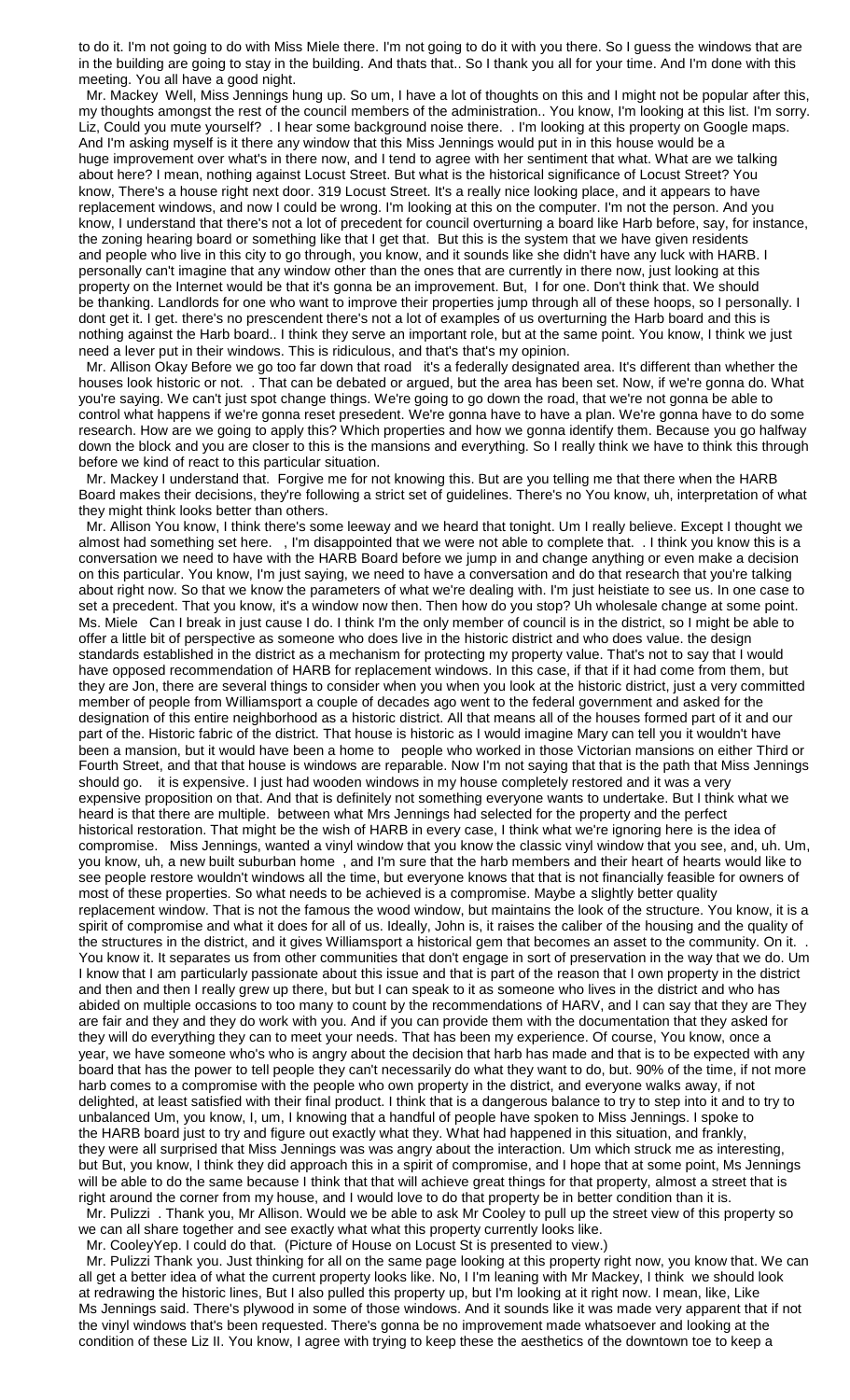certain value with surely anything that we could do. To this particular property to replace these windows will increase value. I don't see how I think.

 Ms. Miele I think what I'm saying. Vince, i think what I'm saying is that there are multiple avenues that no one has explored here yet. There. There are compromised positions between the vinyl windows that what Miss Jennings wants and preserving the wooden windows and we and we haven't looked at that. Which is why I ask that we remand this back to the harbboard. And I still think. Even in the absence of Miss Jennings, that that is what we should do with it. In case you chooses to take this issue back up with them at some point, . I think counsel should send this back to HARB Board and say We hope that she reconsiders that she goes back to HARB and seeks a compromised position.

Mr. Pulizzi asked and what if she doesnt ?

 Ms. Miele stated People get angry and they get worked up She will probably get cited for the windows at some point. And then she will go back before HARB And we don't want to see that happen. No, I don't think that we do.

 Mr. Banks I would be hesitant to overturn HARB, at least right now. I think tempers are high right now. Um and harbors are a group of experts. You know that has been appointed to deal with these things. So for us tol look at the property and say it's in poor condition. Um, well, I mean, we have individuals that were employed to that board to act as are their subject matter, experts because you know where we all have our own areas of expertise, so. I would agree with. Send this back the HARBand you know, and I would be willing to go that meeting as well. You know, to just sit through it as a as a present observer. but I think for us to subvert this decision by HARB right now, um. It might set a precedent that we may not want to send.

 Mr. Allison stated Absolutely. If we approved you would just put regular vinyl windows in. How are we going to stop anybody then? Um, but I would I would suggest this Clearly, Councilwoman Miele and myself are persona non grata with her At this point, um, I was. She's right and I was very polite on the phone and. I believe I was polite with her tonight and was trying to work a compromise. But. that's off the board. So some of those of you, Mr Mackey and Mr Yoder and Mr Banks would want to reach out to her to see if we could, you know, still broker a compromise. Mr Mackey, . Thank you, President. Alison, I guess maybe just your comment about you know if we let her put these windows in. I don't think we're opening up the floodgates here. I mean, we still have a system in place, right? Anybody in this historic district that wants to make changes would have to go before the HARV board. And if they don't get the decision they like then they appealed to us. This is the system. That we've established and they would still have to come through City Council. Is that correct?

 Mr. Allison So think this through, though.It comes to us. and this time we say no, they can appeal to the court. Didn't go to the county court. And if the county court looks at it and says, well, you made the compromise here. What's the difference with this place? You know, That's why I'm saying we can't be super hasty on this,

 Mr. Mackey stated but I. I would ask why. Why do we even have this this process? I mean, if she's going to come to City Council we are going to say, Well, listen, we can't overturn HARV because we don't want to get sued by the next person. Then why do we? Why are we even doing? This will be my ultimate question. It seems kind of it seems kind of pointless and again. I'm very new to this whole process.

 Mr. Allison But exactly I don't think we're saying . We're not saying that what we're saying on this specific case. Is there something there may be a workable compromise. I can't get past that point. You know it was presented to her that there are some options other than the wooden windows. Which she seemed fixated that. All they would stand for where the wooden windows and I think it was made clear tonight, there are some options in vinyl type windows that would would., They might be a good fit for her. We don't know that. You know? No. If it came back and push came to shove, you know, we could revisit it and vote on it. Then you know it's I don't have any problems with that. I just. I think we lost a great opportunity there. to bring both sides together and Kind of, you know, create. I don't know. Ms. Miele stated I think that in the one time that I was on council, the council did partly overrule a decision by Harb, the. You know that the applicant had gone to the HARB board.. There have been a number of compromises made and understandings arrived at and there was one small sticking point, which was the question of whether or not the replacement windows that harb did agree to which I don't know that they were vinyl, but the replacement windows are many applicants settled on whether or not they had to be curved in nature, and that was the point that council overturned. It was a pretty small point, Jon, just to give you a sense of the scope we have. As I said, we have voted against the wishes of HARB in a handful of cases where an economic hardship. Um we're in economic hardship request was was truly well made. You know where where, where the person came and said, Look, this is what it's going to cost precisely for me to do. What HARB wishes and there is simply no financial way that I could make that happen on this stuff, right? But I think. We haven't really received that sort of case today. If we were looking at this is a legal proceeding, which frankly, is somewhat is we are the first round of appeals the HARB board. Then the documentation that we would want to overturn the ruling by a board that we have put in place to make. This decision for us is documentation related to cost related to financial hardship related to the cost of alternatives that the applicant is not willing to consider those those that's information that I would want before I would be willing to consider overturning a hard decision. Do you understand what I'm saying? Mr Mackey, It's not to me whether HARB role is partly tol look at the aesthetics of something to me that that is not my role. My role is to say, Can you prove to me that HARB is being unreasonable in making this demand by showing me the numbers showing me the possibilities you consider that were turned down by HARB etcetera. I don't feel that we saw that today. Now, if Miss Jennings returns to the HARB Board and explores this further with and some fatuous with the set of numbers that I think that's a totally different discussion. But you know, we way didn't really get a case. Ms. Jennings was left the discussion on go. I think that's that's kind of what we should be looking for moving forward, And when you reach out I think maybe you under line like that, But it is about understanding.the cost of doing these various and sundry different kinds of work.knowing what the replacement options are out there and how much they augment cost. It's you know, it's the work that we did with the ramp when we got six different bids. that certain that that most homeowners do when they when they do a job. Um so that you know, I It's important to consider that I think

 Mr. Pulizzi. Thank you, Randy. ? What is the next HARB meeting? Oh you say Tuesday evening So if we were to remand this back to the next HARB meeting, Miss Jennings would obviously be able to come back then that Tuesday evening. Mr Yoder, you'd requested the recording of the last meeting, at least what Miss Jennings recorded correct. Okay, so. Mr Yoder, when you get that recording, I don't know if you have already yet or whenever you get it. I would also like to hear that recording, too. You know, and right now. I think maybe it's the best idea, Liz. I understand where you're coming Also as somebody that owns rental properties in the city wanting to increase the value of them to increase the neighborhood and keep the community better. Yeah, that building definitely needs some new windows. But before I would vote to overturn HARB's decision. I would like to at least hear the recording that she says she has. I think that's probably the best way at least So . I could hear both sides of this argument right now is to hear Adam if she presents you with that recording of, you know, I think we should hear that first before we would look to overturn this decision just to verify whichever side is coming out. As president Allison said, You know, we want to hear everything that's going on. And then we would give Miss Jennings the option to appear before HARB next Tuesday, and hopefully we could come to something mutually beneficial but regardless it it's gonna need new windows.

 Mr. Allison Can I just check one thing with Mr Lubin so is HARB would be classified as a public meeting, Is she allowed to record ?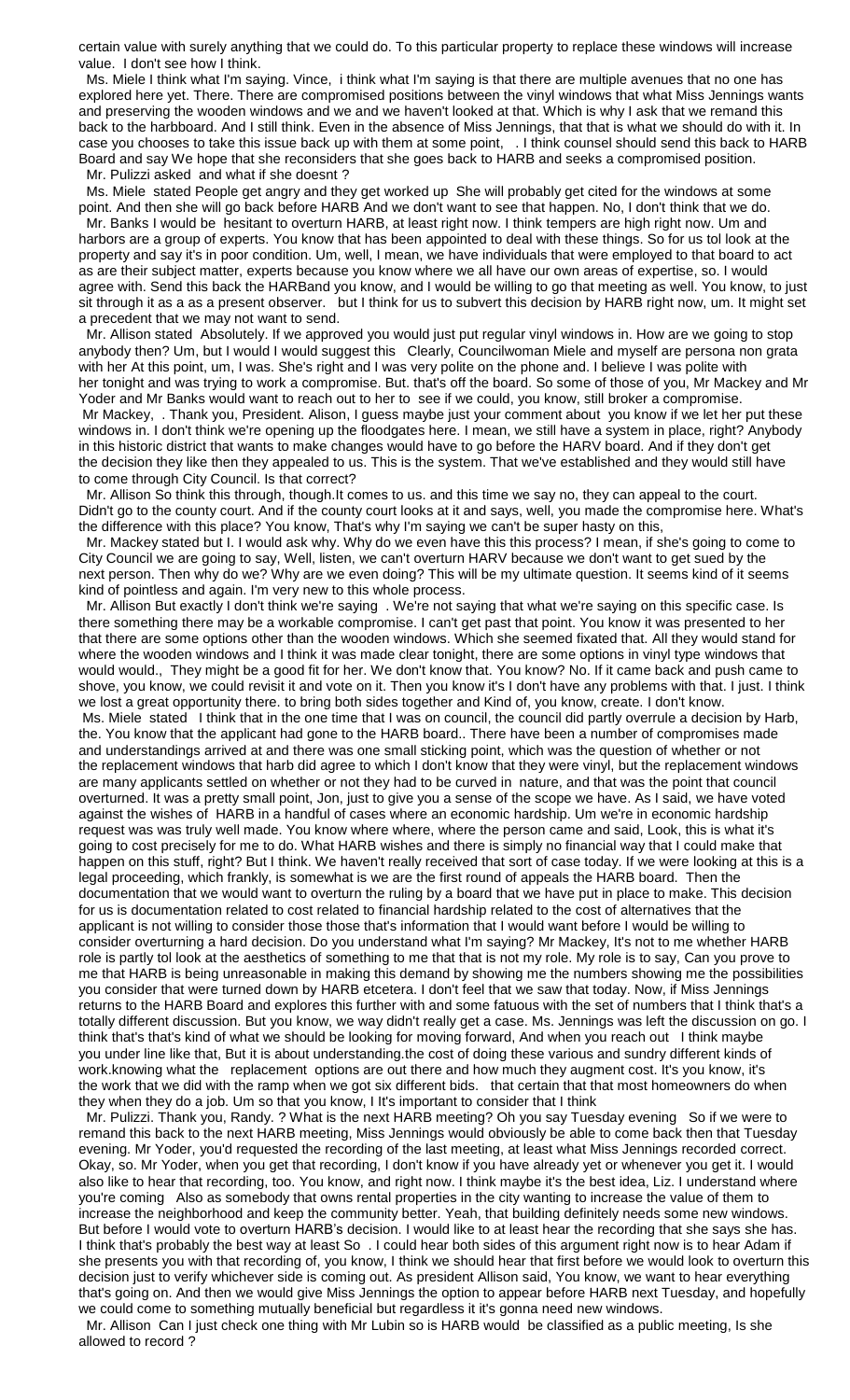#### Mr. Lubin replied yes.

 Mr Yoder. Yeah, um. This is an interesting one for sure. Look, I I'd like to see this. Go back to the HARB Board one more time. Um you know for the simple fact that I would like to see if we can work with her toe. Accommodate both. The place needs a new windows. We don't want to see that building go. Um further down the road that it's going. Um I'm happy to see that she is looking to put in new windows, hopefully HARB can work with her to come to a resolution. I would also the challenge Harb to make sure that we are or that Harb is being more flexible throughout the historic district. And I say that because that is a fairly common theme that I heard from homeowners within the Historic district over the past couple of years since I was running for have been on council There does appear to be a.feeling bad at times HARB is too strict. And I'm not setting sure that this necessarily is or is not the case with this individual case, but nonetheless, I do think we need to keep that in mind. We want to preserve our history and we want to, you know, it's a very rich history that we have. But you know, we've got to be very cognizant of who we're dealing with an individual property basis, and we need to make sure that we're finding the line between , preserving history and preserving our neighborhoods. And um, I just think a friendly reminder the HARB of that is appropriate right now, and I'm hoping that they can work together to come to a common resolution. So I would like to send this back to them. Um before we do any kind of overturning or or what have you.

 Mr. Allison stated Really great. I think we're all agreement on this. At this point. Are we ? . Should we take a vote to remand it back ?

Mr. Lubin Yeah, there should be a motion remanded back to Harb, maybe with some directions about trying to compromise this matter or to work with Mis Jenning.

**Mr. Yoder**. **I'll make a motion that we send this back to the Historic Architectural Review Board with the intention and seeing finding some common ground with Miss Jennings. To find an amicable solution between both the property owner on the Historical Architectural Review Board. Mr. Banks seconded it.**

 Mr. Allison stated that we have had a lot of discussion on this. I'm not even gonna ask me anymore questions unless somebody has something really. I heard that that would add to their what we've already talked about, Mr Mackey. I mean, this is somewhat related to this case. But then again, . I will make it my goal to find out more about this historic section of the city, but maybe think about looking into redrawing some of these lines. Anything is possible. I just so you know. If we do our homework. we can be confident that we're not making a mistake. Mr. Allison asked for a vote on the decision with HARB.

**The HARB decision was carried with 5 yes roll call votes. The vote was 5 to 1.**

**Mr. Yoder voted yes, Mr. Mackey voted no, Mr. Pulizzi voted yes, Mr. Banks voted yes, Ms. Miele voted yes, and Mr. Allison voted yes. Mrs. Katz was absent.**

Accept for filing:

Williamsport Municipal Water & Sanitary Minutes 03/2421 Veterans Memorial Park Commission 03/01/21 Finance Committee Minutes 04/13/21 & 04/27/21 Public Works 04/27/21 Bureau of Codes Jan/Feb/March 2021

Mr. Allison asked for a motion and second to accept minutes for filing.

**Mr. Yoder made the motion and it was seconded by Mr. Pulizzi.**

Mr. Allison asked for a vote to accept for filing.

**The minutes were accepted for filing with six yes roll call votes. The vote was 6 to 0. All were in favor. Mr. Yoder voted yes, Mr. Mackey voted yes, Mr. Pulizzi voted yes, , Mr. Banks voted yes, Ms. Miele voted iyes and Mr. Allison voted yes Mrs. Katz was absent.**

#### Announcements

The next regularly scheduled City Council meeting will be held on Thursday, May 27, 2021 at 7:00 PM, Remote.

Upcoming Meetings:

| Friday, May 14    |      | 11:00 AM ERC                              |
|-------------------|------|-------------------------------------------|
|                   |      | 12:00 PM Housing Needs                    |
| Tuesday, May 18   |      | $6:30$ PM HARB*                           |
| Wednesday, May 19 |      | 10:00 AM Blighted Property                |
| Thursday, May 20  |      | 3:00 PM Accessibility Advisory Commission |
|                   |      | 4:00 PM Board of Health*                  |
| Tuesday, May 25   |      | 11:30 AM Public Safety                    |
|                   |      | 1:00 PM Finance Meeting                   |
|                   |      | 2:30 PM Public Works Meeting              |
| Wednesday, May 26 |      | 11:30 AM Redevelopment Authority          |
| Thursday, May 27  | 7:00 | PM City Council meeting                   |
|                   |      |                                           |

**All meetings are held remotely unless indicated with an \* asterisk, whereas will be held at Trade & Transit, II, 144 West Third St, 3rd Floor, Williamsport, PA.**

Mr. Allison asked if there were comments or questions from members of Council.

I have been, uh. In discussion with a couple different council members. Everybody at some point to begin to open up the discussion about when we.may go back to public meetings on some level in some form. So we kind of put a birthday candle lit along tonight. I don't know if anyone wants to open that up at this point or should we have a special meaning for that. What's your preference?

Mr Yoder. No I mean, if everybody's comfortable spending a couple minutes on it, I mean, I went with city business ramping up. You know what things starting to kind of regressed back to some degree of normalcy, with vaccines readily accessible. I'm at least comfortable on an individual basis going back in person. I think frankly. things

will probably be done in a more effective manner. At this point so that that's just my personal. . I'm okay with it. I'm ready whenever everybody else's. I think it's a good idea. Okay. Thank you,

Mr Mackey. I would just second Councilman Yoder. I also you know what the restrictions being lifted at the end of the month here and now with this new CDC report coming out that saying fully vaccinated people can.pretty much go unmasked. I think the ultimate question would be do we go back to trade in transit II, until the improvements. to City